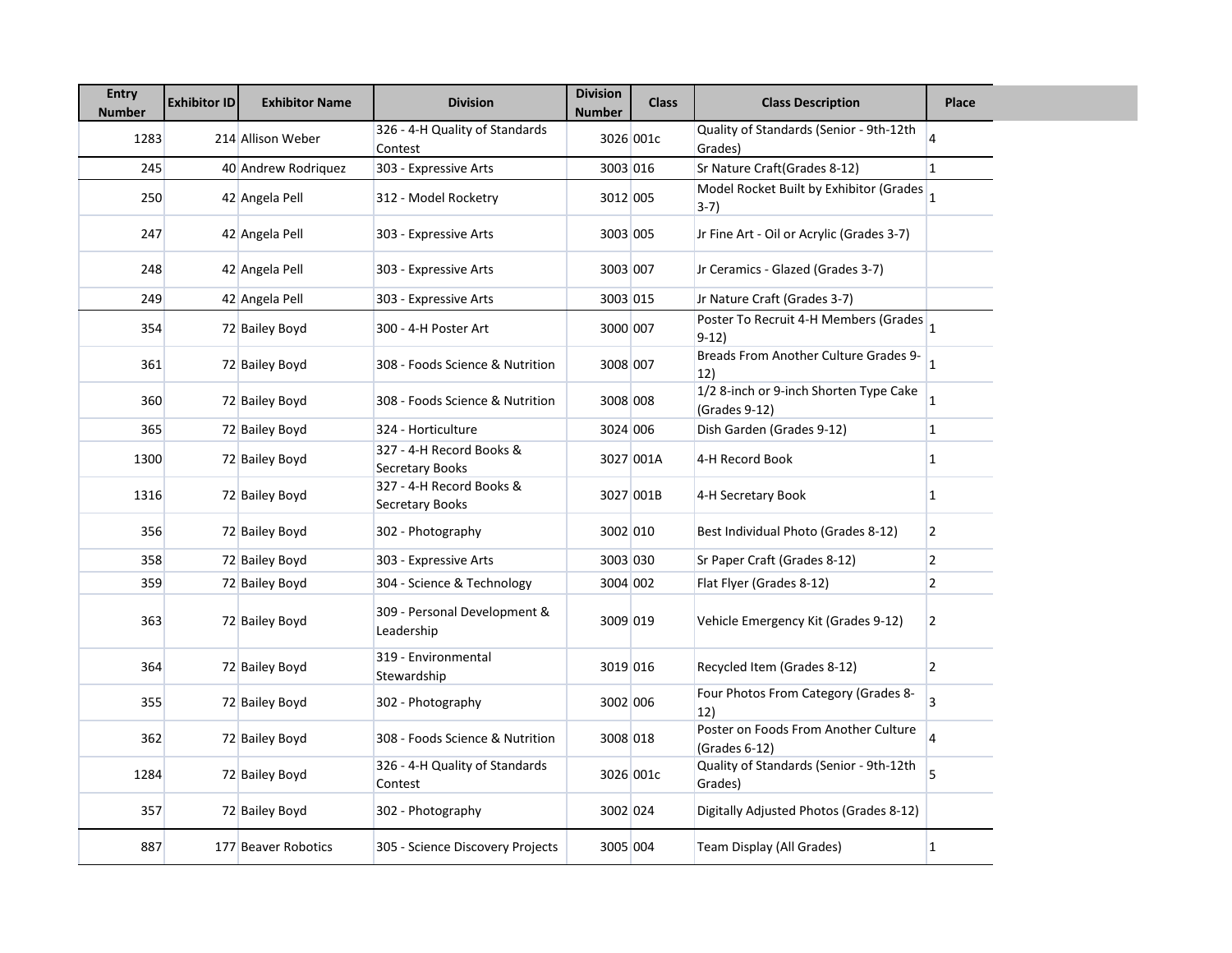| $\overline{2}$ | 2 Boston Naylor    | 303 - Expressive Arts                              | 3003 005 |           | Jr Fine Art - Oil or Acrylic (Grades 3-7)                               | $\vert$ 3      |
|----------------|--------------------|----------------------------------------------------|----------|-----------|-------------------------------------------------------------------------|----------------|
| 739            | 122 Bronk Law      | 308 - Foods Science & Nutrition                    | 3008 012 |           | Pickles or Vegetable Relish (Grades 6-8) 1                              |                |
| 742            | 122 Bronk Law      | 322 - Home Gardening                               | 3022 004 |           | Onions, Yellow                                                          | $\overline{1}$ |
| 1288           | 122 Bronk Law      | 326 - 4-H Quality of Standards<br>Contest          |          | 3026 001b | Quality of Standards (Intermediate - 6th-<br>8th Grades)                |                |
| 1304           | 122 Bronk Law      | 327 - 4-H Record Books &<br>Secretary Books        |          | 3027 001A | 4-H Record Book                                                         | 1              |
| 740            | 122 Bronk Law      | 308 - Foods Science & Nutrition                    | 3008 013 |           | Fruit (Grades 6-8)                                                      | 2              |
| 741            | 122 Bronk Law      | 322 - Home Gardening                               | 3022 003 |           | Okra                                                                    | $\overline{2}$ |
| 745            | 122 Bronk Law      | 303 - Expressive Arts                              | 3003 036 |           | Sr Miscellaneous Craft (Grades 8-12)                                    | 3              |
| 738            | 122 Bronk Law      | 308 - Foods Science & Nutrition                    | 3008 004 |           | 1/2 Loaf Yeast Bread (Grades 6-8)                                       | 3              |
| 743            | 122 Bronk Law      | 322 - Home Gardening                               | 3022 018 |           | Pepper, Jalapeno                                                        | 3              |
| 744            | 122 Bronk Law      | 322 - Home Gardening                               | 3022 023 |           | Tomatoes, Cherry                                                        | $\overline{3}$ |
| 304            | 55 Brynlee Morris  | 306 - Fabrics & Fashions                           | 3006 004 |           | Simple Sewn Fashion Accessory (Grades<br>$3-4)$                         | $\overline{1}$ |
| 305            | 55 Brynlee Morris  | 306 - Fabrics & Fashions                           | 3006 027 |           | Seasonal Décor Sewn From Fabric<br>(Grades 3-4)                         | $\mathbf{1}$   |
| 488            | 55 Brynlee Morris  | 303 - Expressive Arts                              | 3003 005 |           | Jr Fine Art - Oil or Acrylic (Grades 3-7)                               |                |
| 1281           | 213 Caleb Morrison | 326 - 4-H Quality of Standards<br>Contest          |          | 3026 001c | Quality of Standards (Senior - 9th-12th<br>Grades)                      | $\overline{2}$ |
| 1310           | 213 Caleb Morrison | 327 - 4-H Record Books &<br><b>Secretary Books</b> |          | 3027 001A | 4-H Record Book                                                         | 2              |
| 1051           | 1 Conner Stahly    | 302 - Photography                                  | 3002 019 |           | Four Photos Showing Members'<br>Knowledge (All Grades)                  | $\mathbf{1}$   |
| 93             | 1 Conner Stahly    | 302 - Photography                                  | 3002 024 |           | Digitally Adjusted Photos (Grades 8-12) 1                               |                |
| 94             | 1 Conner Stahly    | 303 - Expressive Arts                              | 3003 002 |           | Sr Fine Art - Pencil, Charcoal, Charcoal,<br>Pastels, Ink (Grades 8-12) | $\mathbf{1}$   |
| $\mathbf{1}$   | 1 Conner Stahly    | 303 - Expressive Arts                              | 3003 006 |           | Sr Fine Art - Oil or Acrylic (Grades 8-12) 1                            |                |
| 1297           | 1 Conner Stahly    | 304 - Science & Technology                         | 3004 013 |           | Geocache Box (Grades 8-12)                                              | $\mathbf{1}$   |
| 80             | 1 Conner Stahly    | 304 - Science & Technology                         | 3004 019 |           | Programmable or Remote Controlled<br>Robot (Grades 8-12)                | 1              |
| 81             | 1 Conner Stahly    | 304 - Science & Technology                         | 3004 031 |           | Rubber Band - Powered Vehicle Design<br>Challenge (Grades 8-12)         | $\mathbf{1}$   |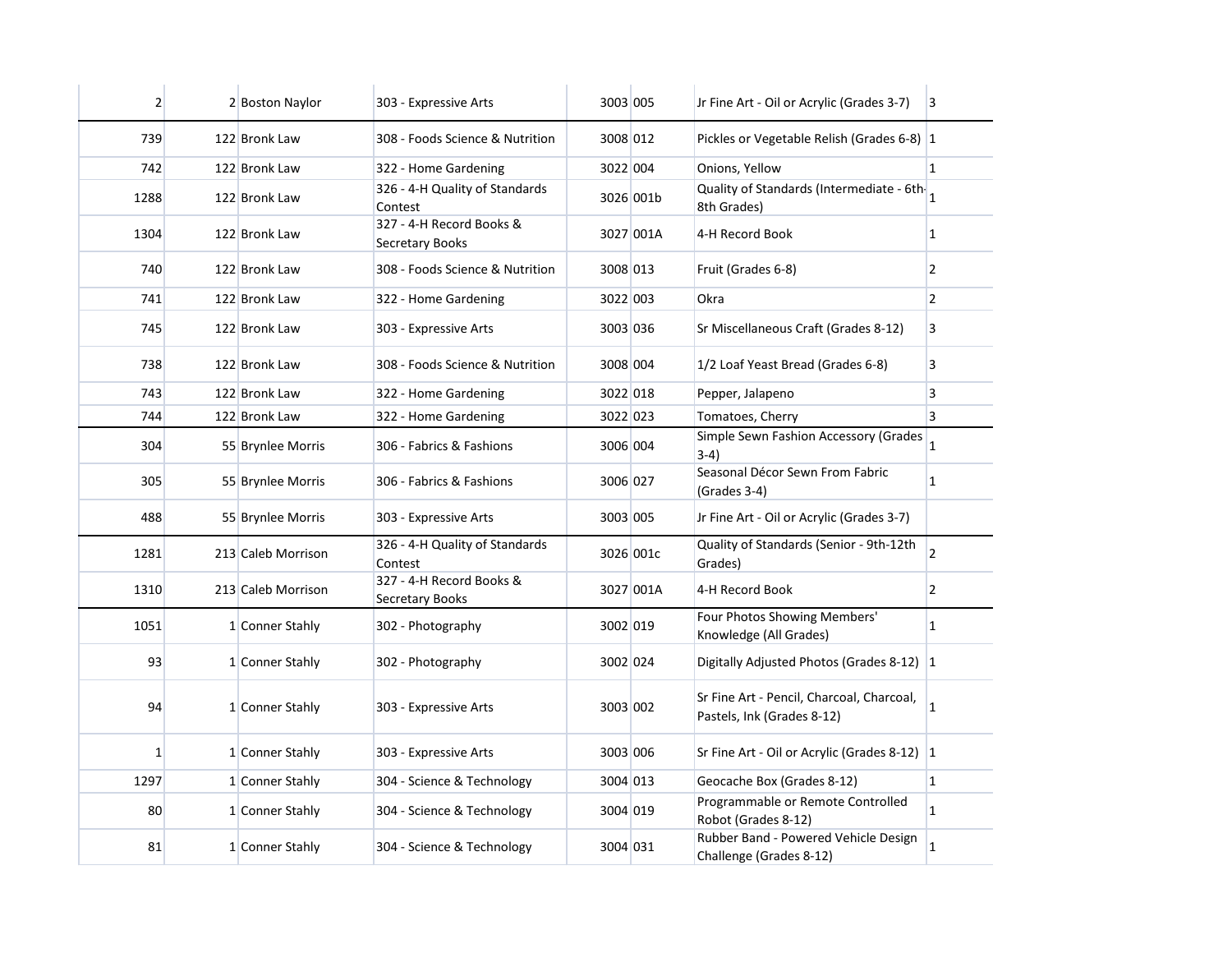| 82   | 1 Conner Stahly | 306 - Fabrics & Fashions                    | 3006 018 |           | One-Piece Lined or Unlined Garment<br>(Grades 9-12)          | $\mathbf{1}$   |
|------|-----------------|---------------------------------------------|----------|-----------|--------------------------------------------------------------|----------------|
| 83   | 1 Conner Stahly | 306 - Fabrics & Fashions                    | 3006 039 |           | Seasonal Décor Sewn From Fabric<br>(Grades 9-12)             | $\mathbf{1}$   |
| 84   | 1 Conner Stahly | 306 - Fabrics & Fashions                    | 3006 040 |           | Functional Home Accessory for Special<br>Needs (Grades 9-12) | $\mathbf{1}$   |
| 85   | 1 Conner Stahly | 307 - Babysitting/Child Care                | 3007 006 |           | Surprise Suitcase (Grades 8-12)                              | $\mathbf{1}$   |
| 86   | 1 Conner Stahly | 308 - Foods Science & Nutrition             | 3008 021 |           | Poster on Recipe Modification (Grades<br>$9-12)$             | $\mathbf{1}$   |
| 99   | 1 Conner Stahly | 311 - Electric                              | 3011 006 |           | Electric & Electronic Circuits (Grades 8-<br>12)             | $\mathbf{1}$   |
| 100  | 1 Conner Stahly | 312 - Model Rocketry                        | 3012 011 |           | Model Rocket Built by Exhibitor (Grades<br>$8-12)$           | 1              |
| 87   | 1 Conner Stahly | 314 - Shooting Sports                       | 3014 011 |           | Archery Item (Grades 8-12)                                   | 1              |
| 88   | 1 Conner Stahly | 314 - Shooting Sports                       | 3014 016 |           | Shotgun Item (Grades 8-12)                                   | $\mathbf{1}$   |
| 89   | 1 Conner Stahly | 319 - Environmental<br>Stewardship          | 3019 016 |           | Recycled Item (Grades 8-12)                                  | $\mathbf{1}$   |
| 91   | 1 Conner Stahly | 325 - Companion Animals                     | 3025 008 |           | Companion Animal Single Photo Entry<br>(Grades 8-12)         | $\mathbf{1}$   |
| 92   | 1 Conner Stahly | 325 - Companion Animals                     | 3025 011 |           | Other Companion Animal Item (Grades<br>$3-7)$                | $\mathbf{1}$   |
| 1296 | 1 Conner Stahly | 327 - 4-H Record Books &<br>Secretary Books |          | 3027 001A | 4-H Record Book                                              | $\mathbf{1}$   |
| 1053 | 1 Conner Stahly | 302 - Photography                           | 3002 021 |           | Four Landscape or Nature Photos (All<br>Grades)              | $\overline{2}$ |
| 1054 | 1 Conner Stahly | 302 - Photography                           | 3002 022 |           | Best Individual Photo (All Grades)                           | $\overline{2}$ |
| 95   | 1 Conner Stahly | 303 - Expressive Arts                       | 3003 004 |           | Sr Fine Art - Water Color (Grades 8-12)                      | $\vert$ 2      |
| 97   | 1 Conner Stahly | 303 - Expressive Arts                       | 3003 008 |           | Sr Ceramics - Glazed (Grades 8-12)                           | $\overline{2}$ |
| 77   | 1 Conner Stahly | 303 - Expressive Arts                       | 3003 014 |           | Sr Print Process Article (Grades 8-12)                       | $\overline{2}$ |
| 1056 | 1 Conner Stahly | 303 - Expressive Arts                       | 3003 022 |           | Sr Leathercraft - Original Design<br>(Grades 8-12)           | $\overline{2}$ |
| 1057 | 1 Conner Stahly | 303 - Expressive Arts                       | 3003 028 |           | Sr Puppet (Grades 8-12)                                      | $\overline{2}$ |
| 79   | 1 Conner Stahly | 304 - Science & Technology                  | 3004 013 |           | Geocache Box (Grades 8-12)                                   | $\overline{2}$ |
| 101  | 1 Conner Stahly | 318 - Oklahoma Wildlife                     | 3018 033 |           | Self-Determined Exhibit (Grades 8-12)                        | $\overline{2}$ |
| 1052 | 1 Conner Stahly | 302 - Photography                           | 3002 020 |           | Four Outstanding People Photos (All<br>Grades)               | $\overline{3}$ |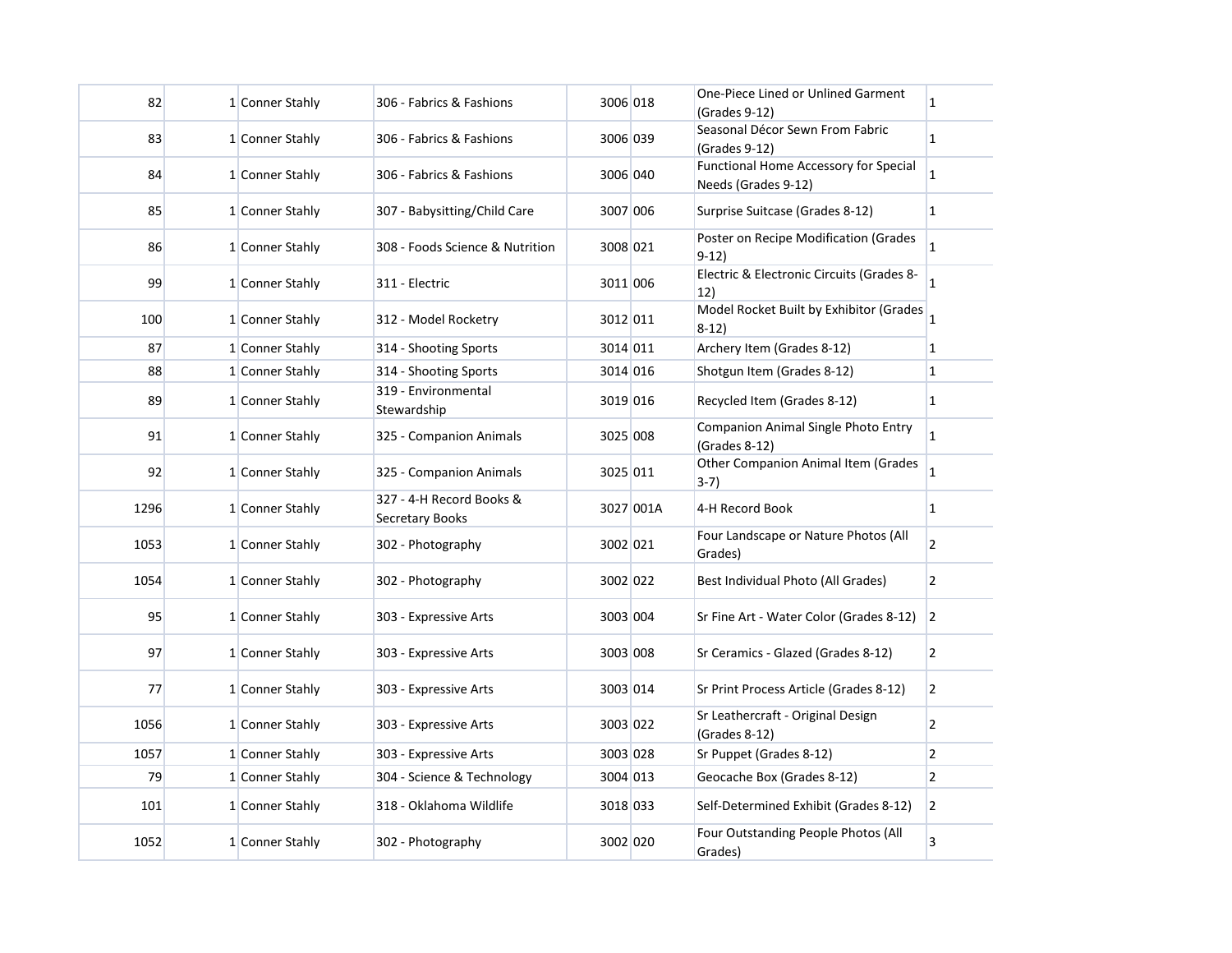| 1058           | 1 Conner Stahly    | 303 - Expressive Arts                       | 3003 032 |           | Sr Plastic Craft (Grades 8-12)                          | 3              |
|----------------|--------------------|---------------------------------------------|----------|-----------|---------------------------------------------------------|----------------|
| 1055           | 1 Conner Stahly    | 303 - Expressive Arts                       | 3003 018 |           | Sr Bead Craft Article (Grades 8-12)                     | 4              |
| 78             | 1 Conner Stahly    | 303 - Expressive Arts                       | 3003 030 |           | Sr Paper Craft (Grades 8-12)                            | 4              |
| 98             | 1 Conner Stahly    | 303 - Expressive Arts                       | 3003 014 |           | Sr Print Process Article (Grades 8-12)                  |                |
| 1285           | 215 Dalton Bruton  | 326 - 4-H Quality of Standards<br>Contest   |          | 3026 001c | Quality of Standards (Senior - 9th-12th<br>Grades)      | 6              |
| 541            | 127 Daniel Neville | 313 - Wood Science & Industrial<br>Arts     | 3013 020 |           | Metalwork - Embossed, Tooled, Etched<br>$(Grades 8-12)$ | $\mathbf{1}$   |
| 542            | 127 Daniel Neville | 303 - Expressive Arts                       | 3003 032 |           | Sr Plastic Craft (Grades 8-12)                          |                |
| 261            | 46 Daniel Ponce    | 303 - Expressive Arts                       | 3003 005 |           | Jr Fine Art - Oil or Acrylic (Grades 3-7)               | $\overline{2}$ |
| 262            | 46 Daniel Ponce    | 303 - Expressive Arts                       | 3003 007 |           | Jr Ceramics - Glazed (Grades 3-7)                       |                |
| 3 <sup>1</sup> | 3 Eli Naylor       | 303 - Expressive Arts                       | 3003 005 |           | Jr Fine Art - Oil or Acrylic (Grades 3-7)               |                |
| 238            | 36 Emma Delk       | 318 - Oklahoma Wildlife                     | 3018 025 |           | 18 Oklahoma Wildflowers (Grades 3-7) 1                  |                |
| 237            | 36 Emma Delk       | 303 - Expressive Arts                       | 3003 015 |           | Jr Nature Craft (Grades 3-7)                            | 4              |
| 1315           | 43 Jacqulyn Pell   | 327 - 4-H Record Books &<br>Secretary Books |          | 3027 001B | 4-H Secretary Book                                      | 1              |
| 254            | 43 Jacqulyn Pell   | 312 - Model Rocketry                        | 3012 005 |           | Model Rocket Built by Exhibitor (Grades 2<br>$3-7)$     |                |
| 253            | 43 Jacquiyn Pell   | 303 - Expressive Arts                       | 3003 015 |           | Jr Nature Craft (Grades 3-7)                            | $\overline{3}$ |
| 251            | 43 Jacquiyn Pell   | 303 - Expressive Arts                       | 3003 005 |           | Jr Fine Art - Oil or Acrylic (Grades 3-7)               |                |
| 252            | 43 Jacqulyn Pell   | 303 - Expressive Arts                       | 3003 007 |           | Jr Ceramics - Glazed (Grades 3-7)                       |                |
| 646            | 130 Jaylin Harris  | 302 - Photography                           | 3002 021 |           | Four Landscape or Nature Photos (All<br>Grades)         | $\mathbf{1}$   |
| 642            | 130 Jaylin Harris  | 303 - Expressive Arts                       | 3003 004 |           | Sr Fine Art - Water Color (Grades 8-12) 1               |                |
| 644            | 130 Jaylin Harris  | 303 - Expressive Arts                       | 3003 020 |           | Sr Leathercraft - Kit (Grades 8-12)                     | 1              |
| 1306           | 130 Jaylin Harris  | 327 - 4-H Record Books &<br>Secretary Books |          | 3027 001A | 4-H Record Book                                         | 1              |
| 645            | 130 Jaylin Harris  | 302 - Photography                           | 3002 020 |           | Four Outstanding People Photos (All<br>Grades)          | $\overline{2}$ |
| 648            | 130 Jaylin Harris  | 322 - Home Gardening                        | 3022 022 |           | Tomatoes, Large                                         | 2              |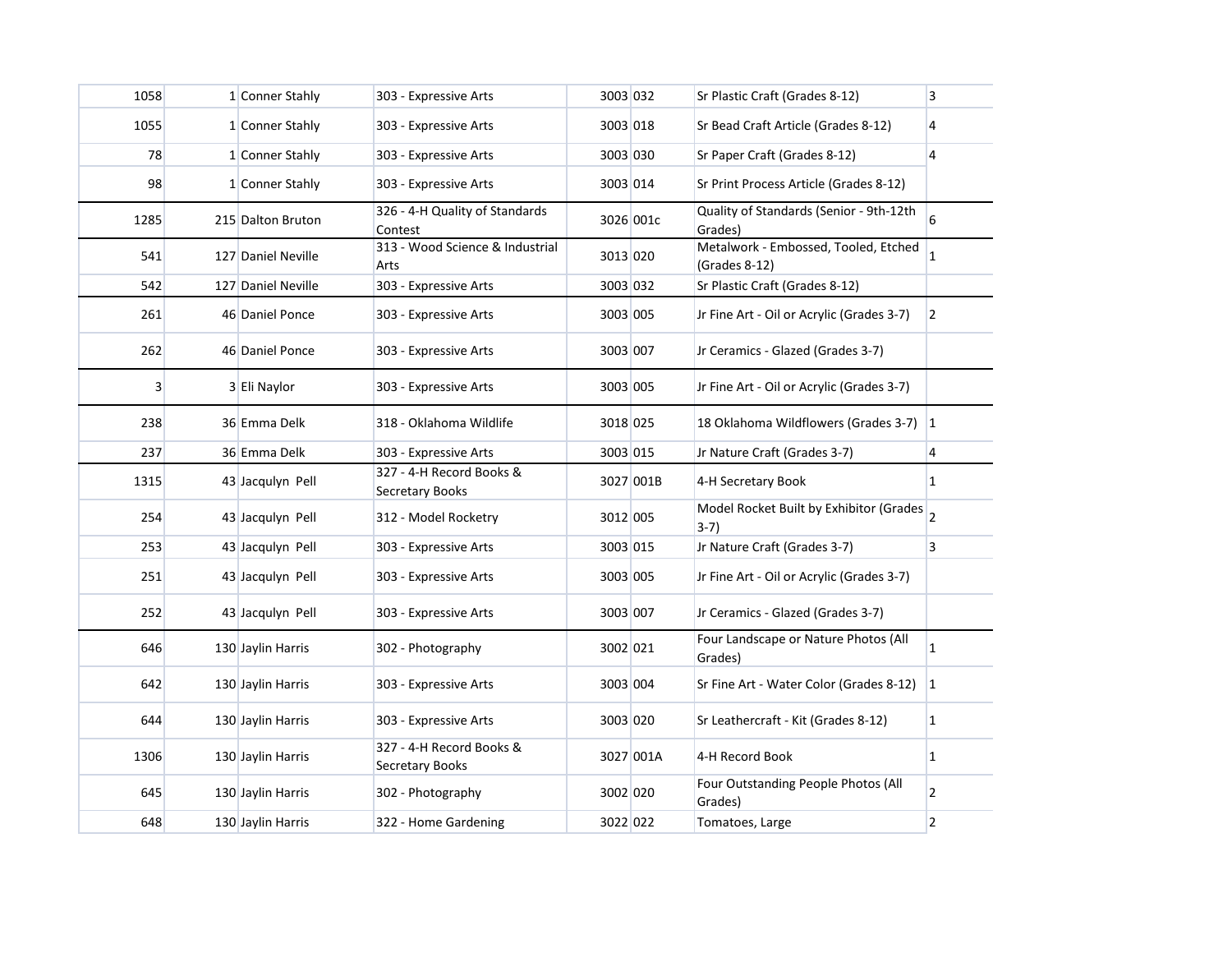| 647  |     | 130 Jaylin Harris            | 302 - Photography                           | 3002 022 |           | Best Individual Photo (All Grades)                  | 3              |
|------|-----|------------------------------|---------------------------------------------|----------|-----------|-----------------------------------------------------|----------------|
| 643  |     | 130 Jaylin Harris            | 303 - Expressive Arts                       | 3003 018 |           | Sr Bead Craft Article (Grades 8-12)                 | 5              |
| 1287 |     | 130 Jaylin Harris            | 326 - 4-H Quality of Standards<br>Contest   |          | 3026 001c | Quality of Standards (Senior - 9th-12th<br>Grades)  | 8              |
| 1308 |     | 216 John Morrison            | 327 - 4-H Record Books &<br>Secretary Books |          | 3027 001A | 4-H Record Book                                     | $\overline{2}$ |
| 1286 |     | 216 John Morrison            | 326 - 4-H Quality of Standards<br>Contest   |          | 3026 001c | Quality of Standards (Senior - 9th-12th<br>Grades)  | $\overline{7}$ |
| 1280 | 212 | Johnathan Reginer-<br>Nelson | 326 - 4-H Quality of Standards<br>Contest   |          | 3026 001c | Quality of Standards (Senior - 9th-12th<br>Grades)  | $\mathbf{1}$   |
| 1299 | 212 | Johnathan Reginer-<br>Nelson | 327 - 4-H Record Books &<br>Secretary Books |          | 3027 001A | 4-H Record Book                                     | 1              |
| 543  |     | 132 Josiah Neville           | 303 - Expressive Arts                       | 3003 032 |           | Sr Plastic Craft (Grades 8-12)                      | $\mathbf{1}$   |
| 1307 |     | 38 Josie Cash                | 327 - 4-H Record Books &<br>Secretary Books |          | 3027 001A | 4-H Record Book                                     | $\mathbf{1}$   |
| 243  |     | 38 Josie Cash                | 303 - Expressive Arts                       | 3003 007 |           | Jr Ceramics - Glazed (Grades 3-7)                   | 4              |
| 241  |     | 38 Josie Cash                | 303 - Expressive Arts                       | 3003 005 |           | Jr Fine Art - Oil or Acrylic (Grades 3-7)           |                |
| 242  |     | 38 Josie Cash                | 303 - Expressive Arts                       | 3003 015 |           | Jr Nature Craft (Grades 3-7)                        |                |
| 384  |     | 94 Kaylee Burrows            | 302 - Photography                           | 3002 005 |           | Best Individual Photo (Grades 3-7)                  | $\overline{2}$ |
| 895  |     | 180 Keira Graves             | 303 - Expressive Arts                       | 3003 017 |           | Jr Bead Craft Article (Grades 3-7)                  | $\vert$ 1      |
| 1119 |     | 180 Keira Graves             | 303 - Expressive Arts                       | 3003 035 |           | Jr Miscellaneous Craft (Grades 3-7)                 | $\overline{2}$ |
| 894  |     | 180 Keira Graves             | 308 - Foods Science & Nutrition             | 3008 011 |           | Salsa/Picante Sauce (Grades 3-5)                    | $\overline{2}$ |
| 694  |     | 133 Kolt Pitts               | 303 - Expressive Arts                       | 3003 021 |           | Jr Leathercraft - Original Design (Grades<br>$3-7)$ | $\mathbf{1}$   |
| 696  |     | 133 Kolt Pitts               | 308 - Foods Science & Nutrition             | 3008 002 |           | Rolled Biscuits (Grades 3-5)                        | $\vert$ 1      |
| 695  |     | 133 Kolt Pitts               | 308 - Foods Science & Nutrition             | 3008 010 |           | Fruit Leather (Grades 3-5)                          | $\mathbf{1}$   |
| 460  |     | 41 Mollie Stong              | 308 - Foods Science & Nutrition             | 3008 001 |           | Muffins (Grades 3-5)                                | $\mathbf{1}$   |
| 246  |     | 41 Mollie Stong              | 303 - Expressive Arts                       | 3003 015 |           | Jr Nature Craft (Grades 3-7)                        | 2              |
| 1001 |     | 41 Mollie Stong              | 308 - Foods Science & Nutrition             | 3008 009 |           | Jam or Jelly (Grades 3-5)                           | 3              |
| 1154 |     | 204 Morgan Rorabaugh         | 300 - 4-H Poster Art                        | 3000 001 |           | Poster To Recruit 4-H Members (Grades<br>3-5)       | $\overline{1}$ |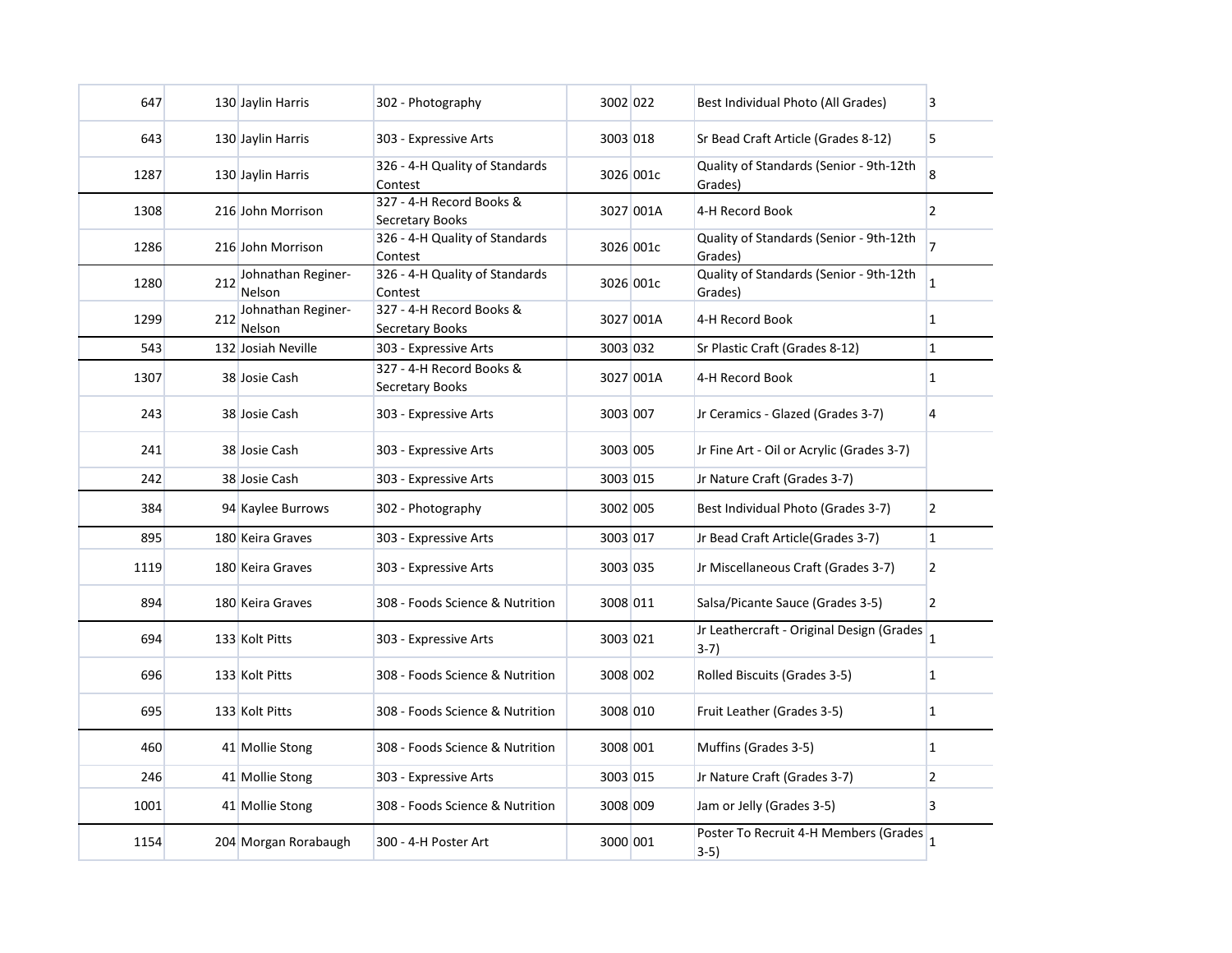| 1165 | 204 Morgan Rorabaugh | 303 - Expressive Arts                       | 3003 007 |           | Jr Ceramics - Glazed (Grades 3-7)                         | 1              |
|------|----------------------|---------------------------------------------|----------|-----------|-----------------------------------------------------------|----------------|
| 1164 | 204 Morgan Rorabaugh | 303 - Expressive Arts                       | 3003 015 |           | Jr Nature Craft (Grades 3-7)                              | 1              |
| 1169 | 204 Morgan Rorabaugh | 303 - Expressive Arts                       | 3003 035 |           | Jr Miscellaneous Craft (Grades 3-7)                       | $\mathbf{1}$   |
| 1157 | 204 Morgan Rorabaugh | 308 - Foods Science & Nutrition             | 3008 006 |           | Rolled Sugar-Type Cookies (Grades 6-8) 1                  |                |
| 1171 | 204 Morgan Rorabaugh | 313 - Wood Science & Industrial<br>Arts     | 3013 003 |           | Woodcraft - Original Design (Grades 3-<br>7)              | $\mathbf{1}$   |
| 1173 | 204 Morgan Rorabaugh | 315 - NS - Entomology                       | 3015 006 |           | Self-Determined (All Grades)                              | 1              |
| 1176 | 204 Morgan Rorabaugh | 322 - Home Gardening                        | 3022 010 |           | Squash, Winter, Butternut                                 | 1              |
| 1178 | 204 Morgan Rorabaugh | 322 - Home Gardening                        | 3022 018 |           | Pepper, Jalapeno                                          | 1              |
| 1177 | 204 Morgan Rorabaugh | 322 - Home Gardening                        | 3022 021 |           | Pepper, Sweet Banana                                      | 1              |
| 1302 | 204 Morgan Rorabaugh | 327 - 4-H Record Books &<br>Secretary Books |          | 3027 001A | 4-H Record Book                                           | $\mathbf{1}$   |
| 1167 | 204 Morgan Rorabaugh | 303 - Expressive Arts                       | 3003 031 |           | Jr Plastic Craft (Grades 3-7)                             | 2              |
| 1170 | 204 Morgan Rorabaugh | 306 - Fabrics & Fashions                    | 3006 045 |           | Textile Fabric Creation (Grades 3-6)                      | $\overline{2}$ |
| 1155 | 204 Morgan Rorabaugh | 306 - Fabrics & Fashions                    | 3006 052 |           | Textile Fabric Creation (Grades 7-12)                     | 2              |
| 1159 | 204 Morgan Rorabaugh | 308 - Foods Science & Nutrition             | 3008 005 |           | Cinnamon Rolls (Grades 6-8)                               | $\overline{2}$ |
| 1161 | 204 Morgan Rorabaugh | 308 - Foods Science & Nutrition             | 3008 014 |           | Dried Fruit (Grades 6-8)                                  | $\overline{2}$ |
| 120  | 204 Morgan Rorabaugh | 322 - Home Gardening                        | 3022 032 |           | <b>Giant Pumpkin Contest</b>                              | $\overline{2}$ |
| 1289 | 204 Morgan Rorabaugh | 326 - 4-H Quality of Standards<br>Contest   |          | 3026 001b | Quality of Standards (Intermediate - 6th-2<br>8th Grades) |                |
| 1166 | 204 Morgan Rorabaugh | 303 - Expressive Arts                       | 3003 017 |           | Jr Bead Craft Article(Grades 3-7)                         | 3              |
| 1172 | 204 Morgan Rorabaugh | 307 - Babysitting/Child Care                | 3007 007 |           | Create A Game (Grades 8-12)                               | 3              |
| 1160 | 204 Morgan Rorabaugh | 308 - Foods Science & Nutrition             | 3008 012 |           | Pickles or Vegetable Relish (Grades 6-8) 3                |                |
| 1192 | 204 Morgan Rorabaugh | 322 - Home Gardening                        | 3022 019 |           | Pepper, Other Hot Pepper                                  | 3              |
|      |                      |                                             |          |           |                                                           |                |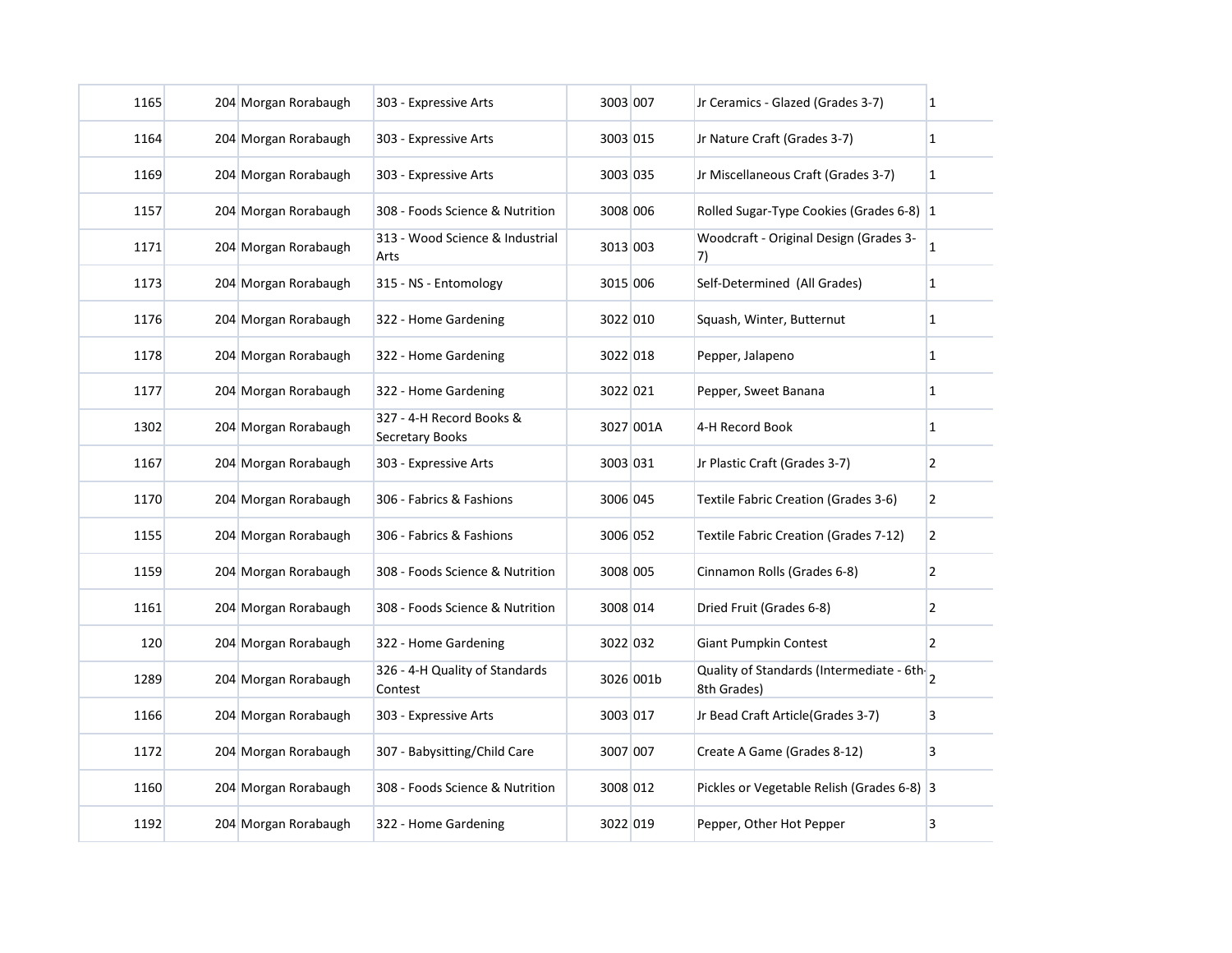| 1158 | 204 Morgan Rorabaugh | 308 - Foods Science & Nutrition            | 3008 004 | 1/2 Loaf Yeast Bread (Grades 6-8)                     | 4              |
|------|----------------------|--------------------------------------------|----------|-------------------------------------------------------|----------------|
| 1162 | 204 Morgan Rorabaugh | 308 - Foods Science & Nutrition            | 3008 013 | Fruit (Grades 6-8)                                    | 4              |
| 1179 | 204 Morgan Rorabaugh | 322 - Home Gardening                       | 3022 022 | Tomatoes, Large                                       | 4              |
| 1174 | 204 Morgan Rorabaugh | 322 - Home Gardening                       | 3022 025 | Watermelon, Round Type                                | 4              |
| 1156 | 204 Morgan Rorabaugh | 301 - Educational Booth Display            | 3001 001 | Educational Booth Display (All Grades)                |                |
| 1186 | 204 Morgan Rorabaugh | 303 - Expressive Arts                      | 3003 008 | Sr Ceramics - Glazed (Grades 8-12)                    |                |
| 1168 | 204 Morgan Rorabaugh | 303 - Expressive Arts                      | 3003 029 | Jr Paper Craft (Grades 3-7)                           |                |
| 1163 | 204 Morgan Rorabaugh | 308 - Foods Science & Nutrition            | 3008 015 | Vegetables (Grades 9-12)                              |                |
| 1175 | 204 Morgan Rorabaugh | 322 - Home Gardening                       | 3022 003 | Okra                                                  |                |
| 1180 | 204 Morgan Rorabaugh | 322 - Home Gardening                       | 3022 007 | Pumpkin, Field Type, Oblong                           |                |
| 1182 | 204 Morgan Rorabaugh | 322 - Home Gardening                       | 3022 013 | Squash, Summer, Zucchini                              |                |
| 1181 | 204 Morgan Rorabaugh | 322 - Home Gardening                       | 3022 015 | Squash, Summer, Yellow Crook Neck                     |                |
| 537  | 29 Reagan Romero     | 325 - Companion Animals                    | 3025 012 | Other Companion Animal Item (Grades<br>8-12)          | $\mathbf{1}$   |
| 539  | 29 Reagan Romero     | 302 - Photography                          | 3002 006 | Four Photos From Category (Grades 8-<br>12)           | $\overline{2}$ |
| 538  | 29 Reagan Romero     | 309 - Personal Development &<br>Leadership | 3009 015 | Goal Setting Collage Poster (Grades 9-<br>12)         | $\overline{2}$ |
| 540  | 29 Reagan Romero     | 302 - Photography                          | 3002 010 | Best Individual Photo (Grades 8-12)                   | 3              |
| 617  | 29 Reagan Romero     | 303 - Expressive Arts                      | 3003 030 | Sr Paper Craft (Grades 8-12)                          | 3              |
| 163  | 29 Reagan Romero     | 308 - Foods Science & Nutrition            | 3008 018 | Poster on Foods From Another Culture<br>(Grades 6-12) | 3              |
| 164  | 29 Reagan Romero     | 303 - Expressive Arts                      | 3003 036 | Sr Miscellaneous Craft (Grades 8-12)                  | 4              |
| 746  | 141 Reata Law        | 308 - Foods Science & Nutrition            | 3008 004 | 1/2 Loaf Yeast Bread (Grades 6-8)                     | $\mathbf{1}$   |
| 748  | 141 Reata Law        | 308 - Foods Science & Nutrition            | 3008 013 | Fruit (Grades 6-8)                                    | 1              |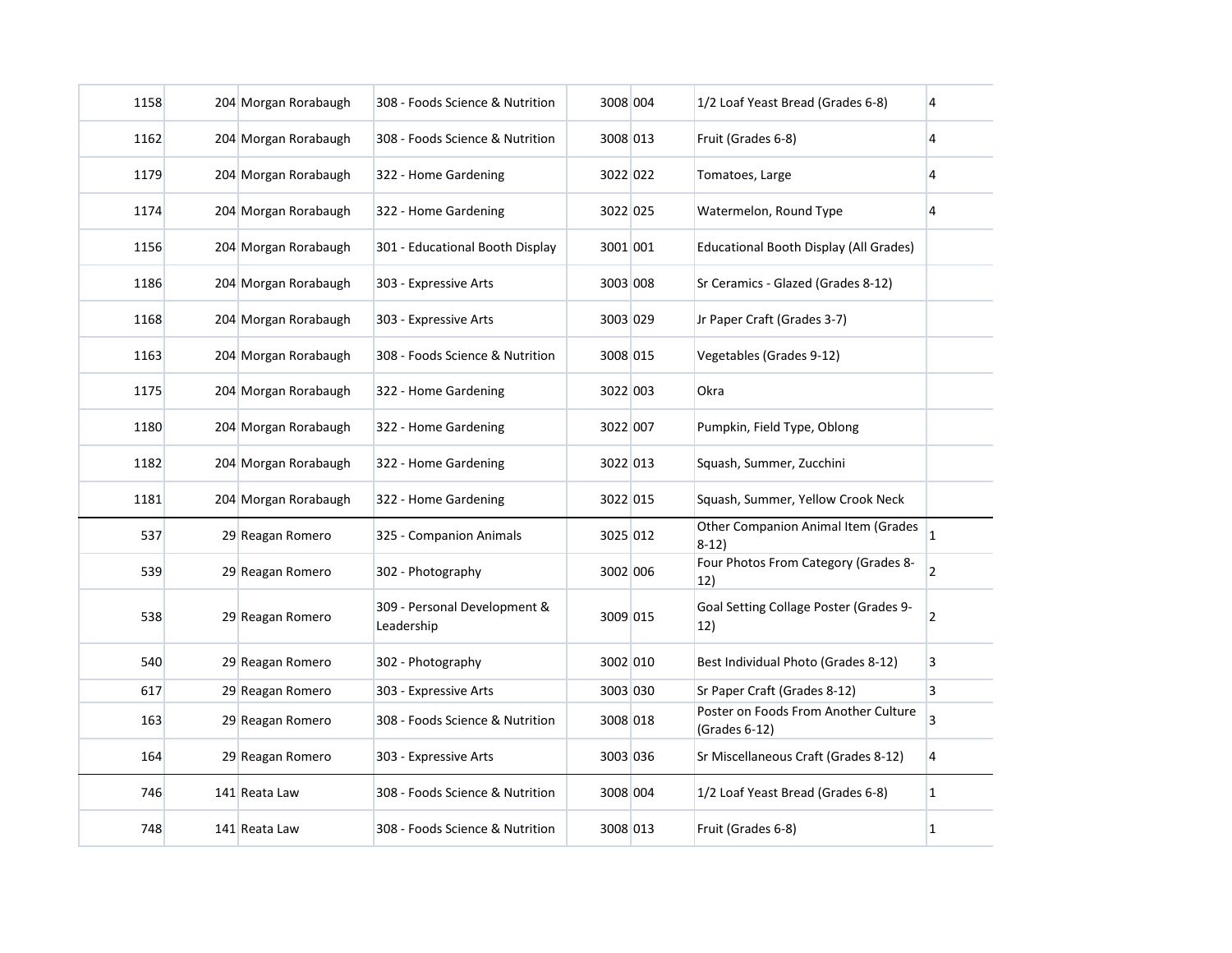| 1305<br>141 Reata Law<br><b>Secretary Books</b>         | 327 - 4-H Record Books &                    |           |                                                                         |                |
|---------------------------------------------------------|---------------------------------------------|-----------|-------------------------------------------------------------------------|----------------|
|                                                         |                                             | 3027 001A | 4-H Record Book                                                         | $\overline{1}$ |
| 1314<br>141 Reata Law<br><b>Secretary Books</b>         | 327 - 4-H Record Books &                    | 3027 001B | 4-H Secretary Book                                                      | $\mathbf{1}$   |
| 747<br>141 Reata Law                                    | 308 - Foods Science & Nutrition<br>3008 012 |           | Pickles or Vegetable Relish (Grades 6-8) 2                              |                |
| 750<br>141 Reata Law<br>322 - Home Gardening            | 3022 004                                    |           | Onions, Yellow                                                          | $\overline{2}$ |
| 751<br>141 Reata Law<br>322 - Home Gardening            | 3022 018                                    |           | Pepper, Jalapeno                                                        | $\overline{2}$ |
| 1295<br>141 Reata Law<br>Contest                        | 326 - 4-H Quality of Standards              | 3026 001b | Quality of Standards (Intermediate - 6th 2<br>8th Grades)               |                |
| 753<br>141 Reata Law<br>303 - Expressive Arts           | 3003 035                                    |           | Jr Miscellaneous Craft (Grades 3-7)                                     | 3              |
| 749<br>141 Reata Law<br>322 - Home Gardening            | 3022 003                                    |           | Okra                                                                    | $\overline{3}$ |
| 503<br>117 Rebecca Morrison<br>302 - Photography        |                                             | 3002 020  | Four Outstanding People Photos (All<br>Grades)                          | $\mathbf{1}$   |
| 505<br>302 - Photography<br>117 Rebecca Morrison        | 3002 022                                    |           | Best Individual Photo (All Grades)                                      | $\vert$ 1      |
| 506<br>117 Rebecca Morrison<br>303 - Expressive Arts    | 3003 014                                    |           | Sr Print Process Article (Grades 8-12)                                  | $\mathbf{1}$   |
| 508<br>117 Rebecca Morrison<br>303 - Expressive Arts    | 3003 018                                    |           | Sr Bead Craft Article (Grades 8-12)                                     | $\vert$ 1      |
| 512<br>117 Rebecca Morrison<br>303 - Expressive Arts    | 3003 034                                    |           | Sr Duct Tape Craft (Grades 8-12)                                        | $\mathbf{1}$   |
| 513<br>117 Rebecca Morrison<br>303 - Expressive Arts    |                                             | 3003 036  | Sr Miscellaneous Craft (Grades 8-12)                                    | $\mathbf{1}$   |
| 516<br>117 Rebecca Morrison<br>306 - Fabrics & Fashions | 3006 037                                    |           | Design Storyboard (Grades 9-12)                                         | $\mathbf{1}$   |
| 117 Rebecca Morrison<br>306 - Fabrics & Fashions<br>520 |                                             | 3006 038  | Recycled/Upcycled Furniture (Grades 9-<br>12)                           | $\vert$ 1      |
| 117 Rebecca Morrison<br>306 - Fabrics & Fashions<br>517 | 3006 041                                    |           | Seasonal Décor Non-Fabric/Textile<br>(Grades 9-12)                      | $\overline{1}$ |
| 519<br>117 Rebecca Morrison<br>314 - Shooting Sports    | 3014 015                                    |           | 22 Rifle Item (Grades 8-12)                                             | $\mathbf{1}$   |
| 509<br>117 Rebecca Morrison<br>303 - Expressive Arts    |                                             | 3003 002  | Sr Fine Art - Pencil, Charcoal, Charcoal,<br>Pastels, Ink (Grades 8-12) | $\overline{2}$ |
| 117 Rebecca Morrison<br>303 - Expressive Arts<br>511    | 3003 032                                    |           | Sr Plastic Craft (Grades 8-12)                                          | $\overline{2}$ |
| 518<br>117 Rebecca Morrison                             | 308 - Foods Science & Nutrition             | 3008 018  | Poster on Foods From Another Culture<br>(Grades 6-12)                   | $\overline{2}$ |
| 524<br>117 Rebecca Morrison<br>322 - Home Gardening     | 3022 021                                    |           | Pepper, Sweet Banana                                                    | $\overline{2}$ |
| 521<br>117 Rebecca Morrison<br>324 - Horticulture       | 3024 006                                    |           | Dish Garden (Grades 9-12)                                               | $\overline{2}$ |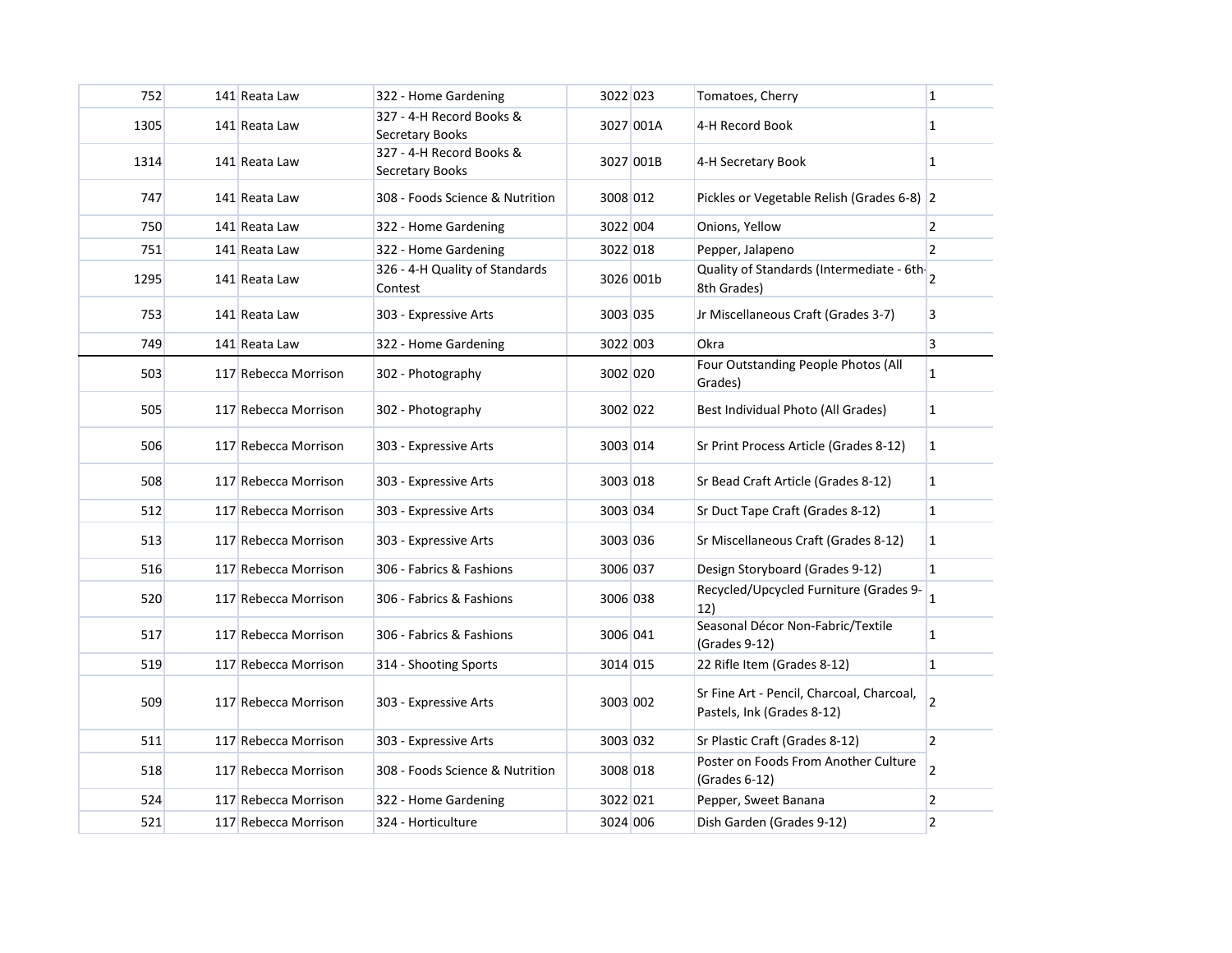| 1309 | 117 Rebecca Morrison | 327 - 4-H Record Books &<br>Secretary Books |          | 3027 001A | 4-H Record Book                                                                             | $\overline{2}$ |
|------|----------------------|---------------------------------------------|----------|-----------|---------------------------------------------------------------------------------------------|----------------|
| 504  | 117 Rebecca Morrison | 302 - Photography                           | 3002 021 |           | Four Landscape or Nature Photos (All<br>Grades)                                             | 3              |
| 1282 | 117 Rebecca Morrison | 326 - 4-H Quality of Standards<br>Contest   |          | 3026 001c | Quality of Standards (Senior - 9th-12th<br>Grades)                                          | $\overline{3}$ |
| 514  | 117 Rebecca Morrison | 303 - Expressive Arts                       | 3003 006 |           | Sr Fine Art - Oil or Acrylic (Grades 8-12)                                                  |                |
| 507  | 117 Rebecca Morrison | 303 - Expressive Arts                       | 3003 016 |           | Sr Nature Craft (Grades 8-12)                                                               |                |
| 510  | 117 Rebecca Morrison | 303 - Expressive Arts                       | 3003 020 |           | Sr Leathercraft - Kit (Grades 8-12)                                                         |                |
| 515  | 117 Rebecca Morrison | 306 - Fabrics & Fashions                    | 3006 036 |           | Home Accent Outdoors/Patio/Camping<br>(Grades 9-12)                                         |                |
| 523  | 117 Rebecca Morrison | 322 - Home Gardening                        | 3022 020 |           | Pepper, Sweet Bell                                                                          |                |
| 916  | 117 Rebecca Morrison | 322 - Home Gardening                        | 3022 020 |           | Pepper, Sweet Bell                                                                          |                |
| 915  | 117 Rebecca Morrison | 322 - Home Gardening                        | 3022 023 |           | Tomatoes, Cherry                                                                            |                |
| 223  | 31 Rorie Hendrich    | 303 - Expressive Arts                       | 3003 006 |           | Sr Fine Art - Oil or Acrylic (Grades 8-12) 2                                                |                |
| 224  | 31 Rorie Hendrich    | 322 - Home Gardening                        | 3022 015 |           | Squash, Summer, Yellow Crook Neck                                                           | $\overline{2}$ |
| 1290 | 31 Rorie Hendrich    | 326 - 4-H Quality of Standards<br>Contest   |          | 3026 001b | Quality of Standards (Intermediate - 6th.<br>8th Grades)                                    |                |
| 222  | 31 Rorie Hendrich    | 303 - Expressive Arts                       | 3003 006 |           | Sr Fine Art - Oil or Acrylic (Grades 8-12)                                                  |                |
| 221  | 31 Rorie Hendrich    | 303 - Expressive Arts                       | 3003 006 |           | Sr Fine Art - Oil or Acrylic (Grades 8-12)                                                  |                |
| 225  | 31 Rorie Hendrich    | 322 - Home Gardening                        | 3022 013 |           | Squash, Summer, Zucchini                                                                    |                |
| 378  | 108 Sarah Estes      | 302 - Photography                           | 3002 006 |           | Four Photos From Category (Grades 8-<br>12)                                                 | $\overline{1}$ |
| 379  | 108 Sarah Estes      | 302 - Photography                           | 3002 010 |           | Best Individual Photo (Grades 8-12)                                                         | $\mathbf{1}$   |
| 381  | 108 Sarah Estes      | 303 - Expressive Arts                       | 3003 030 |           | Sr Paper Craft (Grades 8-12)                                                                | $\mathbf{1}$   |
| 382  | 108 Sarah Estes      | 304 - Science & Technology                  | 3004 002 |           | Flat Flyer (Grades 8-12)                                                                    | $\mathbf{1}$   |
| 535  | 108 Sarah Estes      | 306 - Fabrics & Fashions                    | 3006 020 |           | <b>Fashion Garment or Accessory</b><br>Knitting/Crocheting/Tatting/Felting<br>(Grades 9-12) | $\mathbf{1}$   |
| 536  | 108 Sarah Estes      | 306 - Fabrics & Fashions                    | 3006 052 |           | Textile Fabric Creation (Grades 7-12)                                                       | $\mathbf{1}$   |
| 534  | 108 Sarah Estes      | 308 - Foods Science & Nutrition             | 3008 018 |           | Poster on Foods From Another Culture<br>(Grades 6-12)                                       | 1              |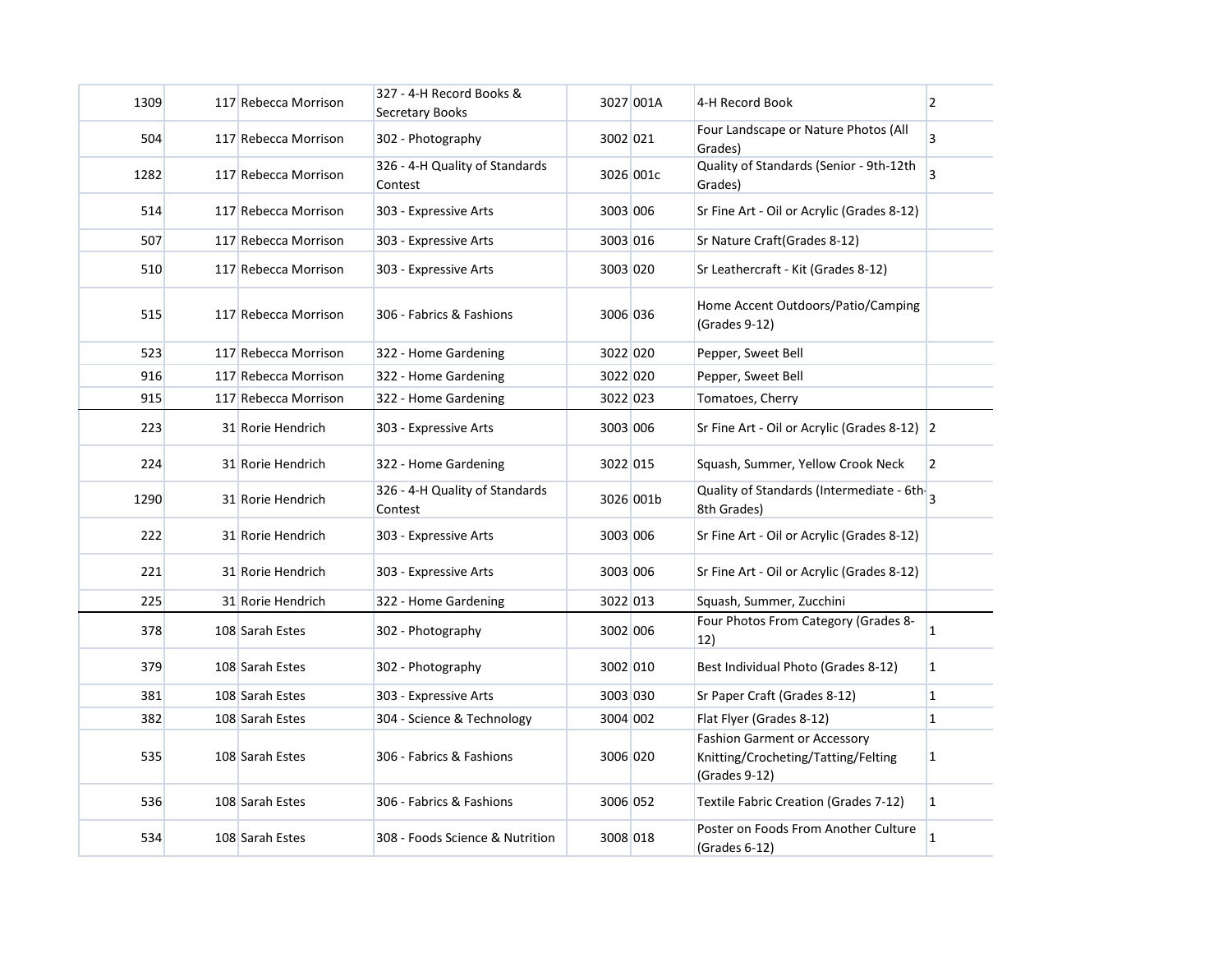| 383  | 108 Sarah Estes     | 309 - Personal Development &<br>Leadership  | 3009 015 |           | Goal Setting Collage Poster (Grades 9-<br>12)               | 1              |
|------|---------------------|---------------------------------------------|----------|-----------|-------------------------------------------------------------|----------------|
| 533  | 108 Sarah Estes     | 308 - Foods Science & Nutrition             | 3008 008 |           | 1/2 8-inch or 9-inch Shorten Type Cake<br>(Grades 9-12)     | $\overline{2}$ |
| 1312 | 108 Sarah Estes     | 327 - 4-H Record Books &<br>Secretary Books |          | 3027 001A | 4-H Record Book                                             | 2              |
| 380  | 108 Sarah Estes     | 303 - Expressive Arts                       | 3003 018 |           | Sr Bead Craft Article (Grades 8-12)                         | 3              |
| 1185 | 143 Scout Rorabaugh | 303 - Expressive Arts                       | 3003 008 |           | Sr Ceramics - Glazed (Grades 8-12)                          | 1              |
| 675  | 143 Scout Rorabaugh | 306 - Fabrics & Fashions                    | 3006 017 |           | Redesigned Original Apparel/Fashion<br>Garment (Grades 7-8) | 1              |
| 666  | 143 Scout Rorabaugh | 308 - Foods Science & Nutrition             | 3008 014 |           | Dried Fruit (Grades 6-8)                                    | 1              |
| 683  | 143 Scout Rorabaugh | 322 - Home Gardening                        | 3022 019 |           | Pepper, Other Hot Pepper                                    | $\mathbf{1}$   |
| 684  | 143 Scout Rorabaugh | 322 - Home Gardening                        | 3022 022 |           | Tomatoes, Large                                             | $\mathbf{1}$   |
| 658  | 143 Scout Rorabaugh | 300 - 4-H Poster Art                        | 3000 004 |           | Poster To Recruit 4-H Members (Grades 2<br>$6-8)$           |                |
| 668  | 143 Scout Rorabaugh | 303 - Expressive Arts                       | 3003 018 |           | Sr Bead Craft Article (Grades 8-12)                         | $\overline{2}$ |
| 669  | 143 Scout Rorabaugh | 303 - Expressive Arts                       | 3003 020 |           | Sr Leathercraft - Kit (Grades 8-12)                         | 2              |
| 674  | 143 Scout Rorabaugh | 303 - Expressive Arts                       | 3003 036 |           | Sr Miscellaneous Craft (Grades 8-12)                        | 2              |
| 659  | 143 Scout Rorabaugh | 307 - Babysitting/Child Care                | 3007 007 |           | Create A Game (Grades 8-12)                                 | $\overline{2}$ |
| 688  | 143 Scout Rorabaugh | 308 - Foods Science & Nutrition             | 3008 004 |           | 1/2 Loaf Yeast Bread (Grades 6-8)                           | $\overline{2}$ |
| 663  | 143 Scout Rorabaugh | 308 - Foods Science & Nutrition             | 3008 006 |           | Rolled Sugar-Type Cookies (Grades 6-8) 2                    |                |
| 673  | 143 Scout Rorabaugh | 313 - Wood Science & Industrial<br>Arts     | 3013 004 |           | Woodcraft - Original Design (Grades 8-<br>12)               | $\overline{2}$ |
| 678  | 143 Scout Rorabaugh | 322 - Home Gardening                        | 3022 011 |           | Squash, Winter, Other                                       | $\overline{2}$ |
| 680  | 143 Scout Rorabaugh | 322 - Home Gardening                        | 3022 013 |           | Squash, Summer, Zucchini                                    | 2              |
| 685  | 143 Scout Rorabaugh | 322 - Home Gardening                        | 3022 025 |           | Watermelon, Round Type                                      | $\overline{2}$ |
| 1313 | 143 Scout Rorabaugh | 327 - 4-H Record Books &<br>Secretary Books |          | 3027 001A | 4-H Record Book                                             | 2              |
| 677  | 143 Scout Rorabaugh | 303 - Expressive Arts                       | 3003 006 |           | Sr Fine Art - Oil or Acrylic (Grades 8-12) 3                |                |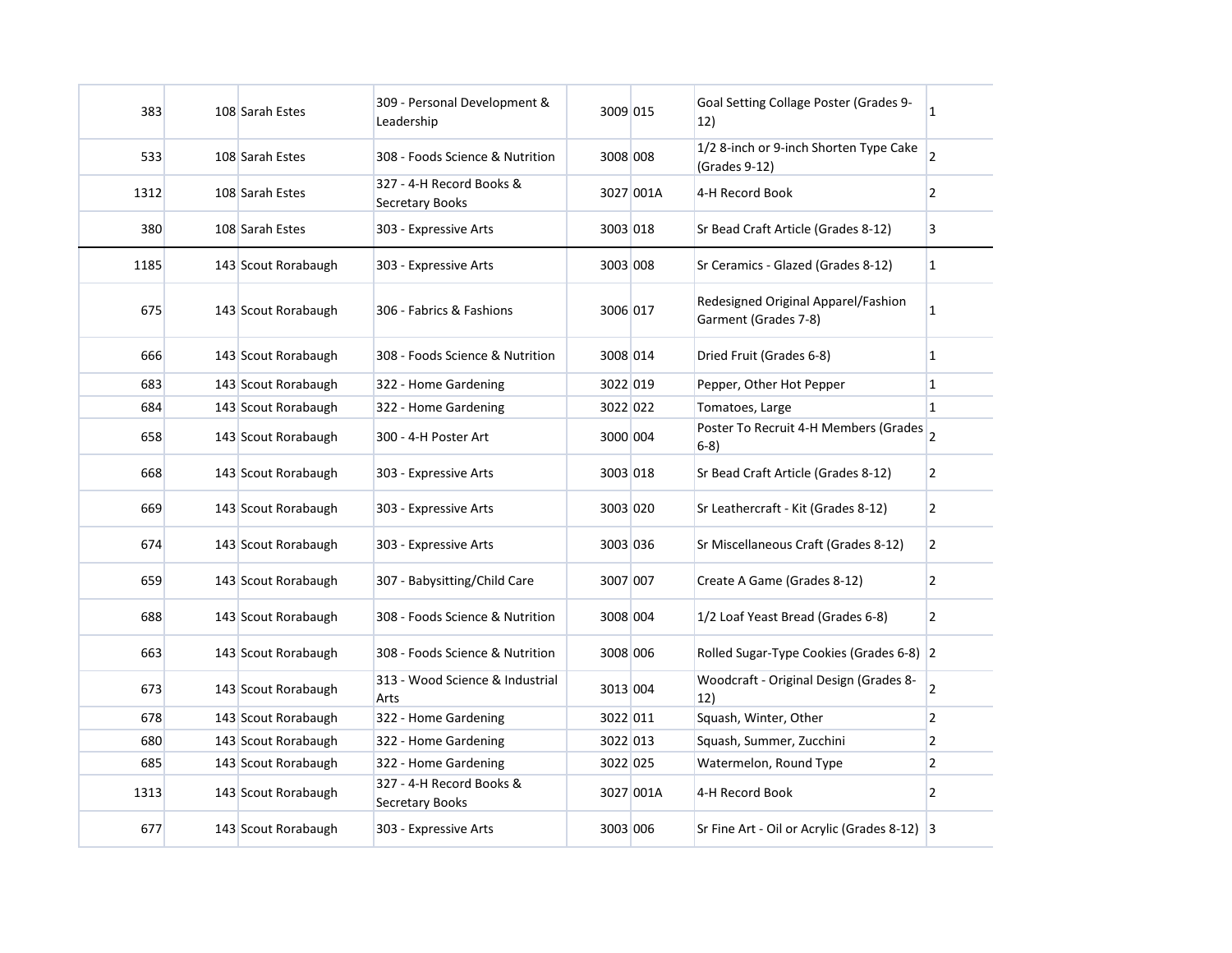| 661  | 143 Scout Rorabaugh      | 306 - Fabrics & Fashions                    | 3006 052 |           | Textile Fabric Creation (Grades 7-12)                                   | 3              |
|------|--------------------------|---------------------------------------------|----------|-----------|-------------------------------------------------------------------------|----------------|
| 662  | 143 Scout Rorabaugh      | 308 - Foods Science & Nutrition             | 3008 005 |           | Cinnamon Rolls (Grades 6-8)                                             | 3              |
| 665  | 143 Scout Rorabaugh      | 308 - Foods Science & Nutrition             | 3008 013 |           | Fruit (Grades 6-8)                                                      | 3              |
| 664  | 143 Scout Rorabaugh      | 308 - Foods Science & Nutrition             | 3008 012 |           | Pickles or Vegetable Relish (Grades 6-8) 4                              |                |
| 679  | 143 Scout Rorabaugh      | 322 - Home Gardening                        | 3022 003 |           | Okra                                                                    | 4              |
| 681  | 143 Scout Rorabaugh      | 322 - Home Gardening                        | 3022 021 |           | Pepper, Sweet Banana                                                    | $\overline{4}$ |
| 667  | 143 Scout Rorabaugh      | 308 - Foods Science & Nutrition             | 3008 018 |           | Poster on Foods From Another Culture<br>(Grades 6-12)                   | 5.             |
| 1292 | 143 Scout Rorabaugh      | 326 - 4-H Quality of Standards<br>Contest   |          | 3026 001b | Quality of Standards (Intermediate - 6th<br>8th Grades)                 |                |
| 660  | 143 Scout Rorabaugh      | 301 - Educational Booth Display             | 3001 001 |           | Educational Booth Display (All Grades)                                  |                |
| 671  | 143 Scout Rorabaugh      | 303 - Expressive Arts                       | 3003 002 |           | Sr Fine Art - Pencil, Charcoal, Charcoal,<br>Pastels, Ink (Grades 8-12) |                |
| 672  | 143 Scout Rorabaugh      | 303 - Expressive Arts                       | 3003 008 |           | Sr Ceramics - Glazed (Grades 8-12)                                      |                |
| 670  | 143 Scout Rorabaugh      | 303 - Expressive Arts                       | 3003 010 |           | Sr Ceramics - Stained (Grades 8-12)                                     |                |
| 682  | 143 Scout Rorabaugh      | 322 - Home Gardening                        | 3022 018 |           | Pepper, Jalapeno                                                        |                |
| 619  | 144 Seth Flowers         | 313 - Wood Science & Industrial<br>Arts     | 3013 004 |           | Woodcraft - Original Design (Grades 8-<br>12)                           | <u> 1</u>      |
| 618  | 144 Seth Flowers         | 313 - Wood Science & Industrial<br>Arts     | 3013 024 |           | Metalwork - Arc Welding (Grades 8-12)                                   |                |
| 1311 | 150 Simon Regnier-Nelson | 327 - 4-H Record Books &<br>Secretary Books |          | 3027 001A | 4-H Record Book                                                         | $\overline{2}$ |
| 779  | 150 Simon Regnier-Nelson | 303 - Expressive Arts                       | 3003 008 |           | Sr Ceramics - Glazed (Grades 8-12)                                      | $\overline{4}$ |
| 1293 | 150 Simon Regnier-Nelson | 326 - 4-H Quality of Standards<br>Contest   |          | 3026 001b | Quality of Standards (Intermediate - 6th.<br>8th Grades)                |                |
| 756  | 146 Stout Law            | 308 - Foods Science & Nutrition             | 3008 003 |           | Drop Cookies (Grades 3-5)                                               | $\mathbf{1}$   |
| 758  | 146 Stout Law            | 322 - Home Gardening                        | 3022 003 |           | Okra                                                                    | $\mathbf{1}$   |
| 763  | 146 Stout Law            | 322 - Home Gardening                        | 3022 025 |           | Watermelon, Round Type                                                  | $\mathbf{1}$   |
| 1294 | 146 Stout Law            | 326 - 4-H Quality of Standards<br>Contest   |          | 3026 001b | Quality of Standards (Intermediate - 6th $\big _1$<br>8th Grades)       |                |
| 762  | 146 Stout Law            | 322 - Home Gardening                        | 3022 023 |           | Tomatoes, Cherry                                                        | $\overline{2}$ |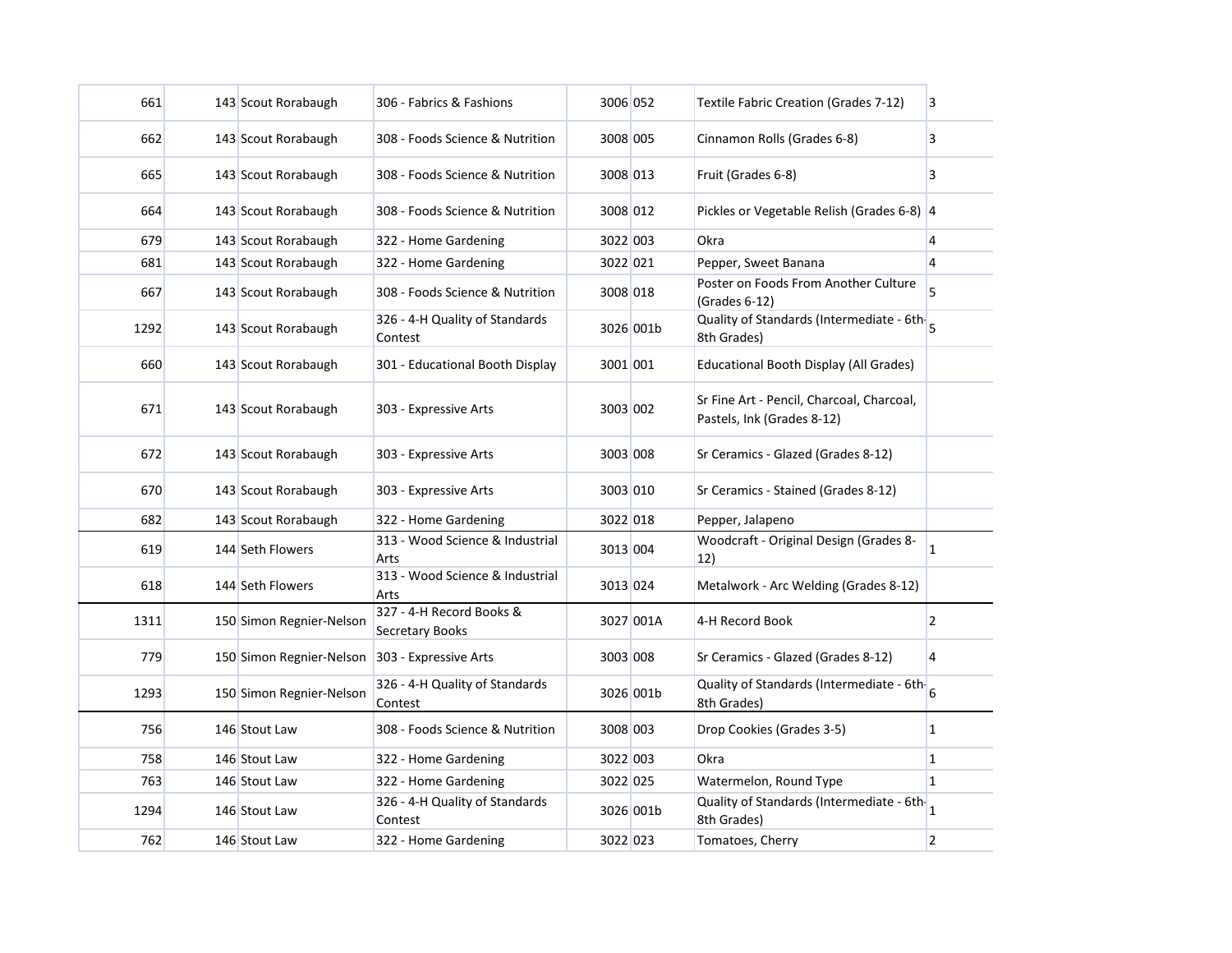| 757  | 146 Stout Law     | 308 - Foods Science & Nutrition             | 3008 011 |           | Salsa/Picante Sauce (Grades 3-5)                          | 3              |
|------|-------------------|---------------------------------------------|----------|-----------|-----------------------------------------------------------|----------------|
| 759  | 146 Stout Law     | 322 - Home Gardening                        | 3022 004 |           | Onions, Yellow                                            | 3              |
| 761  | 146 Stout Law     | 322 - Home Gardening                        | 3022 021 |           | Pepper, Sweet Banana                                      | 3              |
| 760  | 146 Stout Law     | 322 - Home Gardening                        | 3022 018 |           | Pepper, Jalapeno                                          | 5              |
| 366  | 112 Tatum Boyd    | 300 - 4-H Poster Art                        | 3000 004 |           | Poster To Recruit 4-H Members (Grades<br>$6-8)$           | $\overline{1}$ |
| 367  | 112 Tatum Boyd    | 302 - Photography                           | 3002 001 |           | Four Photos From Category (Grades 3-<br>7)                | $\mathbf{1}$   |
| 368  | 112 Tatum Boyd    | 302 - Photography                           | 3002 005 |           | Best Individual Photo (Grades 3-7)                        | $\mathbf{1}$   |
| 372  | 112 Tatum Boyd    | 308 - Foods Science & Nutrition             | 3008 005 |           | Cinnamon Rolls (Grades 6-8)                               | $\mathbf{1}$   |
| 374  | 112 Tatum Boyd    | 308 - Foods Science & Nutrition             | 3008 020 |           | Poster on Nutrition of Fruit &<br>Vegetables (Grades 6-8) | $\mathbf{1}$   |
| 377  | 112 Tatum Boyd    | 319 - Environmental<br>Stewardship          | 3019 006 |           | Recycled Item (Grades 3-7)                                | $\mathbf{1}$   |
| 376  | 112 Tatum Boyd    | 321 - Forage Grasses & Forbs                | 3021 002 |           | Forages w/Undesirable Value for Cattle<br>(All Grades)    | $\mathbf{1}$   |
| 375  | 112 Tatum Boyd    | 324 - Horticulture                          | 3024 005 |           | Dish Garden (Grades 6-8)                                  | $\mathbf 1$    |
| 1303 | 112 Tatum Boyd    | 327 - 4-H Record Books &<br>Secretary Books |          | 3027 001A | 4-H Record Book                                           | 1              |
| 369  | 112 Tatum Boyd    | 303 - Expressive Arts                       | 3003 017 |           | Jr Bead Craft Article (Grades 3-7)                        | $\overline{2}$ |
| 373  | 112 Tatum Boyd    | 308 - Foods Science & Nutrition             | 3008 014 |           | Dried Fruit (Grades 6-8)                                  | 3              |
| 1291 | 112 Tatum Boyd    | 326 - 4-H Quality of Standards<br>Contest   |          | 3026 001b | Quality of Standards (Intermediate - 6th-<br>8th Grades)  | 4              |
| 371  | 112 Tatum Boyd    | 308 - Foods Science & Nutrition             | 3008 004 |           | 1/2 Loaf Yeast Bread (Grades 6-8)                         | 5              |
| 370  | 112 Tatum Boyd    | 303 - Expressive Arts                       | 3003 005 |           | Jr Fine Art - Oil or Acrylic (Grades 3-7)                 |                |
| 165  | 34 Teak Rorabaugh | 300 - 4-H Poster Art                        | 3000 002 |           | Poster To Promote 4-H (Grades 3-5)                        | $\mathbf{1}$   |
| 178  | 34 Teak Rorabaugh | 303 - Expressive Arts                       | 3003 005 |           | Jr Fine Art - Oil or Acrylic (Grades 3-7)                 | 1              |
| 175  | 34 Teak Rorabaugh | 303 - Expressive Arts                       | 3003 031 |           | Jr Plastic Craft (Grades 3-7)                             | $\mathbf{1}$   |
| 179  | 34 Teak Rorabaugh | 306 - Fabrics & Fashions                    | 3006 044 |           | Decorative Textile Technique (Grades 3-<br>6)             | $\mathbf{1}$   |
| 169  | 34 Teak Rorabaugh | 308 - Foods Science & Nutrition             | 3008 009 |           | Jam or Jelly (Grades 3-5)                                 | $\mathbf{1}$   |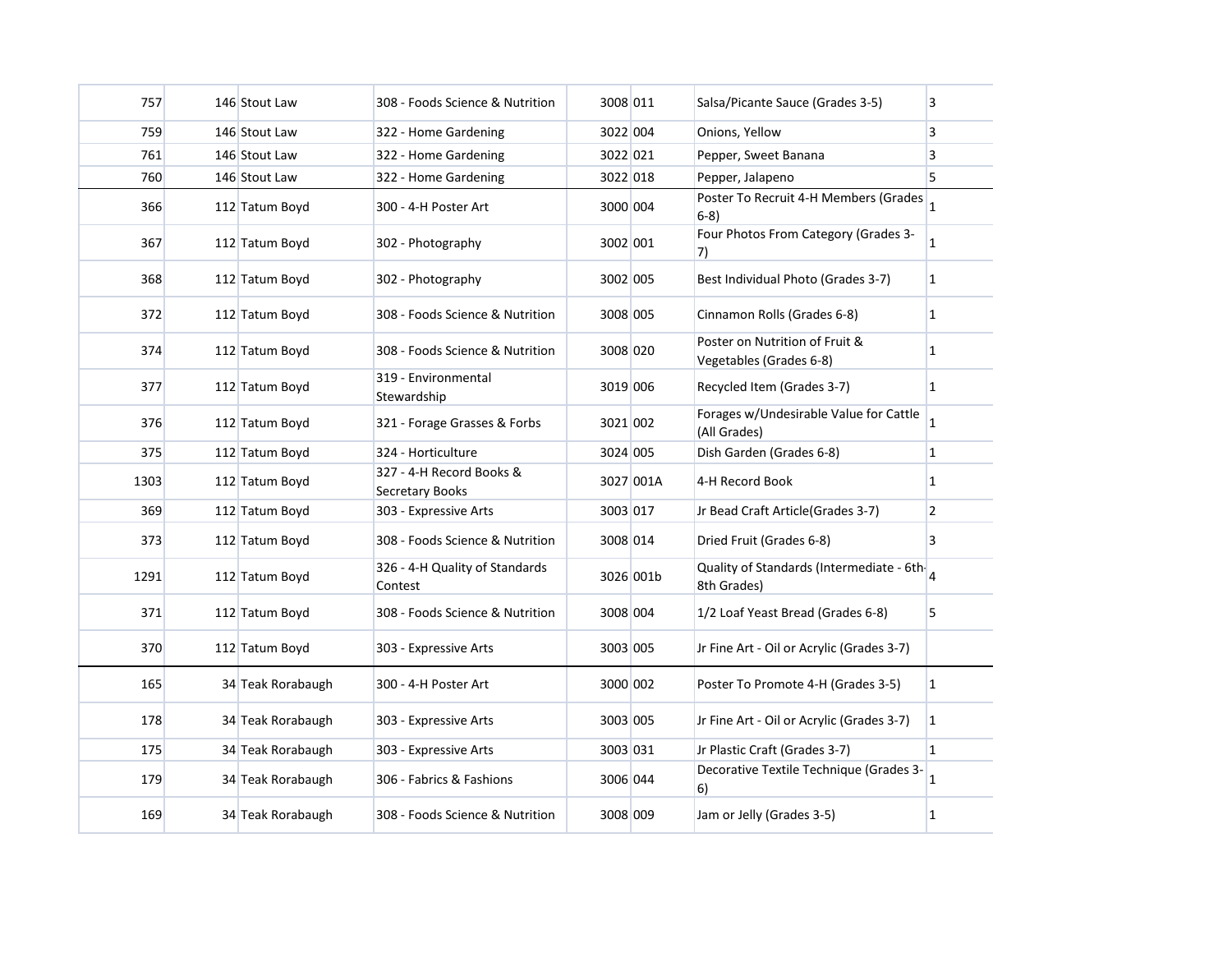| 1298 | 34 Teak Rorabaugh | 308 - Foods Science & Nutrition                    | 3008 009 |           | Jam or Jelly (Grades 3-5)                                      | $\vert$ 1      |
|------|-------------------|----------------------------------------------------|----------|-----------|----------------------------------------------------------------|----------------|
| 171  | 34 Teak Rorabaugh | 308 - Foods Science & Nutrition                    | 3008 011 |           | Salsa/Picante Sauce (Grades 3-5)                               | $\overline{1}$ |
| 183  | 34 Teak Rorabaugh | 322 - Home Gardening                               | 3022 008 |           | Pumpkin, Jack-o-Lantern (Round & Flat) 1                       |                |
| 184  | 34 Teak Rorabaugh | 322 - Home Gardening                               | 3022 011 |           | Squash, Winter, Other                                          |                |
| 186  | 34 Teak Rorabaugh | 322 - Home Gardening                               | 3022 013 |           | Squash, Summer, Zucchini                                       | $\vert$ 1      |
| 185  | 34 Teak Rorabaugh | 322 - Home Gardening                               | 3022 015 |           | Squash, Summer, Yellow Crook Neck                              | $\mathbf{1}$   |
| 192  | 34 Teak Rorabaugh | 322 - Home Gardening                               | 3022 032 |           | <b>Giant Pumpkin Contest</b>                                   | $\overline{1}$ |
| 1301 | 34 Teak Rorabaugh | 327 - 4-H Record Books &<br><b>Secretary Books</b> |          | 3027 001A | 4-H Record Book                                                | $\mathbf{1}$   |
| 174  | 34 Teak Rorabaugh | 303 - Expressive Arts                              | 3003 021 |           | Jr Leathercraft - Original Design (Grades 2<br>$3-7)$          |                |
| 177  | 34 Teak Rorabaugh | 307 - Babysitting/Child Care                       | 3007 002 |           | Puzzles (Grades 3-7)                                           | $\overline{2}$ |
| 167  | 34 Teak Rorabaugh | 308 - Foods Science & Nutrition                    | 3008 002 |           | Rolled Biscuits (Grades 3-5)                                   | $\overline{2}$ |
| 168  | 34 Teak Rorabaugh | 308 - Foods Science & Nutrition                    | 3008 003 |           | Drop Cookies (Grades 3-5)                                      | $\overline{2}$ |
| 170  | 34 Teak Rorabaugh | 308 - Foods Science & Nutrition                    | 3008 010 |           | Fruit Leather (Grades 3-5)                                     | $\overline{2}$ |
| 180  | 34 Teak Rorabaugh | 313 - Wood Science & Industrial<br>Arts            | 3013 003 |           | Woodcraft - Original Design (Grades 3-<br>7)                   | $\overline{2}$ |
| 181  | 34 Teak Rorabaugh | 317 - Geology                                      | 3017 001 |           | 15 Rocks (All Grades)                                          | $\overline{2}$ |
| 188  | 34 Teak Rorabaugh | 322 - Home Gardening                               | 3022 019 |           | Pepper, Other Hot Pepper                                       | $\overline{2}$ |
| 190  | 34 Teak Rorabaugh | 322 - Home Gardening                               | 3022 022 |           | Tomatoes, Large                                                | $\overline{3}$ |
| 191  | 34 Teak Rorabaugh | 322 - Home Gardening                               | 3022 025 |           | Watermelon, Round Type                                         | $\overline{3}$ |
| 176  | 34 Teak Rorabaugh | 303 - Expressive Arts                              | 3003 035 |           | Jr Miscellaneous Craft (Grades 3-7)                            | $\overline{4}$ |
| 187  | 34 Teak Rorabaugh | 322 - Home Gardening                               | 3022 018 |           | Pepper, Jalapeno                                               | $\overline{4}$ |
| 182  | 34 Teak Rorabaugh | 322 - Home Gardening                               | 3022 003 |           | Okra                                                           | 5              |
| 173  | 34 Teak Rorabaugh | 303 - Expressive Arts                              | 3003 007 |           | Jr Ceramics - Glazed (Grades 3-7)                              |                |
| 166  | 34 Teak Rorabaugh | 308 - Foods Science & Nutrition                    | 3008 001 |           | Muffins (Grades 3-5)                                           |                |
| 172  | 34 Teak Rorabaugh | 308 - Foods Science & Nutrition                    | 3008 017 |           | Poster on Breads or Cheeses of Another<br>Country (Grades 3-5) |                |